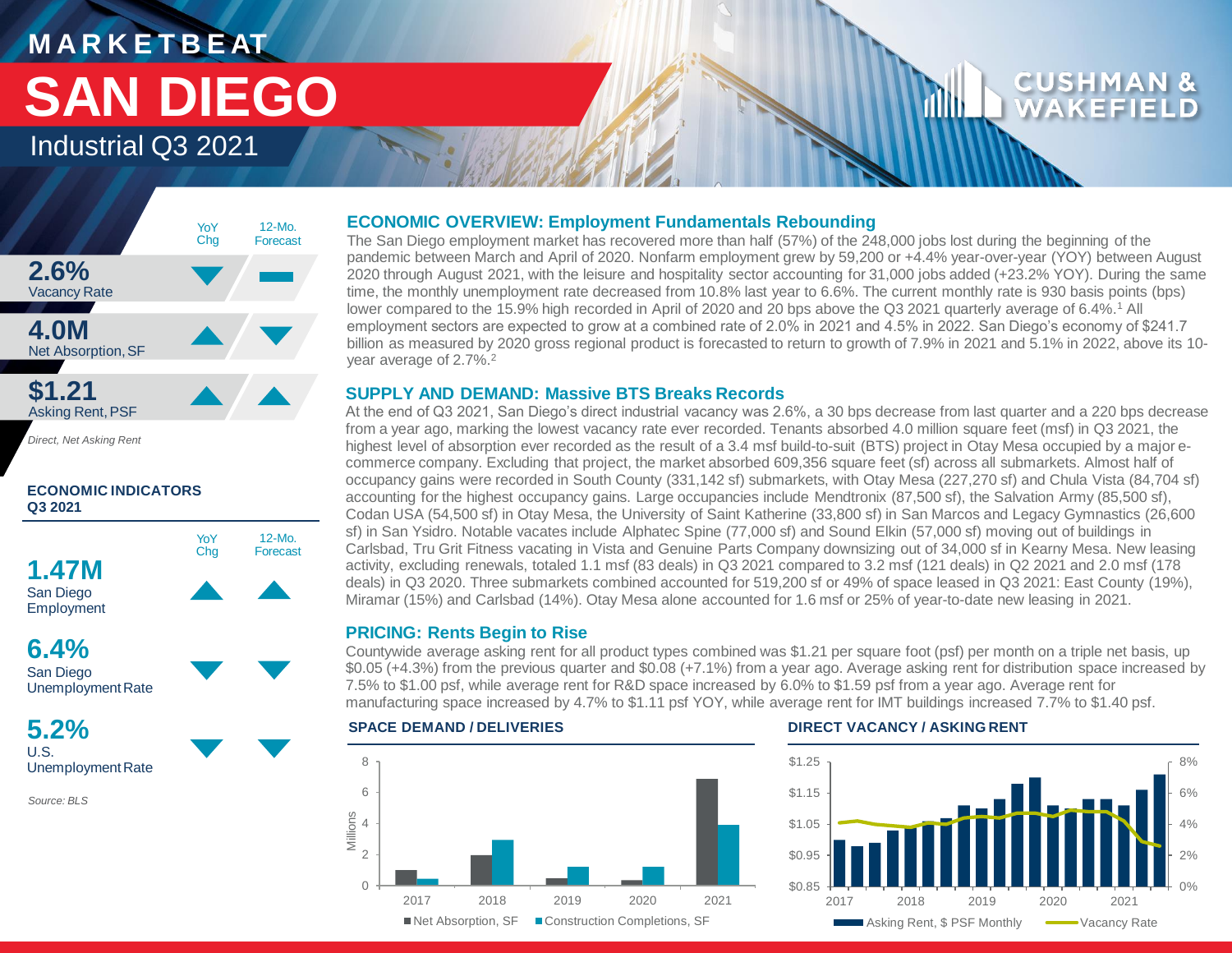Across the region, the market is the tightest for manufacturing space with direct vacancy at 2.4% in Q3 2021, 200 bps lower than a year ago. Vacancy for R&D space now stands at 2.9% countywide, 120 bps lower than a year ago. Vacancy for IMT space stands at 2.6%, 240 bps lower than to a year ago. Distribution space has a vacancy rate of 2.7% as of Q3 2021, a decrease of 300 bps since last year.

Direct vacancy for all product types combined is down significantly or 220 bps from a year ago while total availability, including sublease, also remains low at 4.1% in Q3 2021 compared to 7.2% in Q3 2020. Tenant demand continues to be strong from online retail and distribution tenants, especially as the COVID-19 pandemic continues to discourage in-person shopping. In addition, the continued growth of life sciences in Central County submarkets will continue to affect inventory as landlords seek product to convert to lab space. With record low vacancies and significant demand, the continued development of new inventory is expected.

### **FUTURE INVENTORY: Otay Mesa Development Seeks to Meet Rising Demand**

In Q3 2021, five buildings were delivered, including the 3.4 msf e-commerce facility. Other deliveries include a 135,600-sf development in Otay Mesa that was sold vacant to Black Creek Group, an 85,500-sf BTS for the Salvation Army in Otay Mesa and two smaller buildings on Marathon Parkway in East County, totaling 32,000 sf.

Of the 14 properties, totaling over 2.7 msf, currently under construction countywide, 785,000 sf (7 projects) are expected to be delivered by the end of 2021. The majority or 72% of inventory is being built as speculative (SPEC), with the remaining 28% as BTS. All of SPEC distribution space development (11 projects) is happening in Otay Mesa, including 846,000 sf at Landmark at Otay, 453,000 sf at California Crossings, 229,000 sf at Brown Field Technology Park and 151,000 sf at Otay II Commerce Center. The overall pre-leasing rate of current inventory under construction stands at 27.9%, with the remaining SPEC development available for lease. Additionally, there are 15 proposed projects, totaling 3.1 msf, across all classes. *Sources: <sup>1</sup>www.bls.gov <sup>2</sup>GDP as of 2020. Moody's Analytics economy.com 9/2021.* 

**OUTLOOK**

- Expanding COVID-19 vaccine eligibility in California and throughout the country will result in increased activity through the year. However, tenants are reassessing their real estate footprint based on work-from-home policies as well as assessing both short and long-term needs working through and after the pandemic. Leasing within the 10,000 to 50,000 sf range will continue to be the main driver of activity, accounting for 44% of total sf in lease obligations set to expire over the next 18 months.
- Active tenant requirements of all sizes remain robust at 4.4 msf over the next 24 months countywide. While many of these tenants paused their plans due to COVID-19, most of them have returned to exploring the market, have sent out proposals and are in the intermediate stages of their search. While not all of the current tenants in the market will transact in the short term, these levels provide a barometer to leasing activity in quarters to follow.

### **TENANT DEMAND BY INUSTRY TYPE IN SF – TOP 5**



### **AVERAGE MONTHLY ASKING RENT \$PSF MONTHLY NNN**



### **UNDER CONSTRUCTION BY TYPE IN SF**

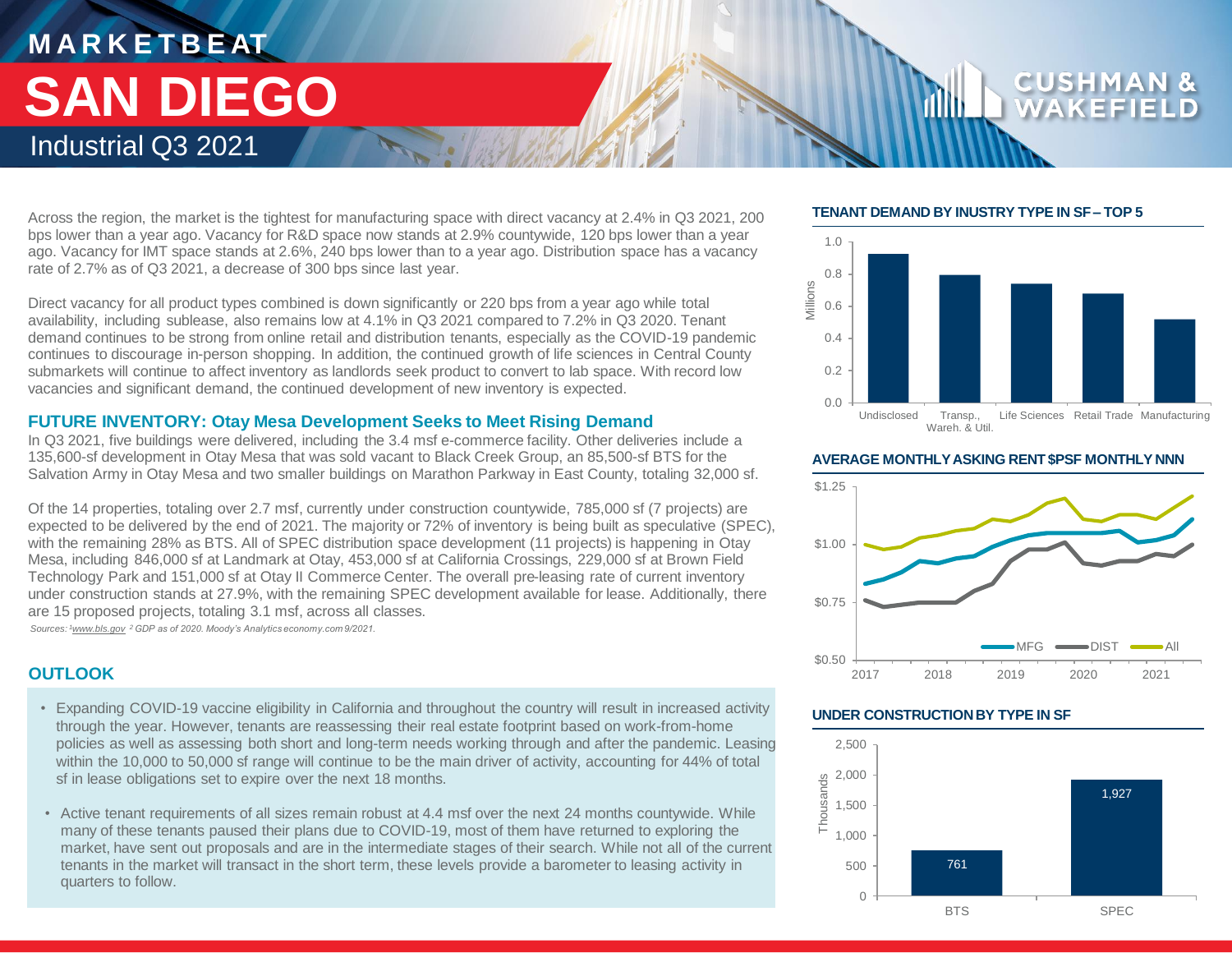### **MARKET STATISTICS**

| <b>SUBMARKET</b>        | <b>INVENTORY</b><br>(SF) | <b>SUBLET</b><br><b>VACANT (SF)</b> | <b>DIRECT VACANT</b><br>(SF) | <b>DIRECT</b><br><b>VACANCY</b><br><b>RATE</b> | <b>CURRENT DIRECT</b><br><b>NET ABSORPTION</b><br>(SF) | <b>YTD DIRECT NET</b><br><b>ABSORPTION (SF)</b> | <b>YTD CONSTR</b><br><b>COMPLETIONS</b><br>(SF) | <b>UNDER CNSTR</b><br>(SF) | <b>AVERAGE ASKING</b><br><b>DIRECT RENT (ALL</b><br><b>TYPES)*</b> | <b>NVERAGE ASKING</b><br><b>DIRECT RENT</b><br>(R&D) | <b>VERAGE ASKING</b><br><b>DIRECT RENT</b><br>(DIST) |
|-------------------------|--------------------------|-------------------------------------|------------------------------|------------------------------------------------|--------------------------------------------------------|-------------------------------------------------|-------------------------------------------------|----------------------------|--------------------------------------------------------------------|------------------------------------------------------|------------------------------------------------------|
| North County            | 53,488,652               | 235,369                             | 1,770,064                    | 3.3%                                           | 33,471                                                 | 1,869,473                                       | 124,352                                         | $\circ$                    | \$1.15                                                             | \$1.47                                               | \$1.08                                               |
| Central County          | 78,733,997               | 178,357                             | 1,598,381                    | 2.0%                                           | 244,743                                                | 537,642                                         | 80,740                                          | 60,714                     | \$1.45                                                             | \$1.71                                               | \$1.30                                               |
| South County            | 34,835,835               | 2,000                               | 994,537                      | 2.9%                                           | 3,731,142                                              | 4,461,043                                       | 3,716,627                                       | 2,627,122                  | \$0.92                                                             | \$0.95                                               | \$0.84                                               |
|                         |                          |                                     |                              |                                                |                                                        |                                                 |                                                 |                            |                                                                    |                                                      |                                                      |
| R&D                     | 30,889,493               | 53,717                              | 906,119                      | 2.9%                                           | 133,608                                                | 275.194                                         | 124,352                                         | $\Omega$                   | \$1.59                                                             |                                                      |                                                      |
| <b>MFG</b>              | 63,869,164               | 252,037                             | 1,515,413                    | 2.4%                                           | 82,943                                                 | 924,932                                         | 0                                               | $\Omega$                   | \$1.11                                                             |                                                      |                                                      |
| <b>IMT</b>              | 20,613,446               | 28,356                              | 543,508                      | 2.6%                                           | 93,912                                                 | 411,857                                         | 48,792                                          | $\Omega$                   | \$1.40                                                             |                                                      |                                                      |
| <b>DIST</b>             | 51,686,381               | 81,616                              | 1,397,942                    | 2.7%                                           | 3,698,893                                              | 5,256,175                                       | 3,748,575                                       | 2,687,836                  | \$1.00                                                             |                                                      |                                                      |
| <b>SAN DIEGO TOTALS</b> | 167,058,484              | 415,726                             | 4,362,982                    | 2.6%                                           | 4,009,356                                              | 6,868,158                                       | 3,921,719                                       | 2,687,836                  | \$1.21                                                             |                                                      |                                                      |

*\*Rental rates reflect weighted triple net asking \$psf/month.* 

*R&D = R&D/Flex, MFG = Manufacturing, IMT = Incubator Multi-Tenant, DIST = Warehouse/Distribution*

### **KEY LEASE TRANSACTIONS Q3 2021**

| <b>PROPERTY</b>         | <b>SUBMARKET</b> | <b>TENANT</b>                 | SF.     | <b>TYPE</b> |
|-------------------------|------------------|-------------------------------|---------|-------------|
| 1111 Pioneer Way        | East County      | Dynalectric                   | 110,663 | <b>New</b>  |
| 6955 Consolidated Way   | <b>Miramar</b>   | <b>Granite Factory Direct</b> | 82,781  | <b>New</b>  |
| 9255 Customhouse Pl.    | Otay Mesa        | Jonathan Louis International  | 68,827  | Expansion   |
| 2950 Norman Strasse Rd. | San Marcos       | Bestop Baja                   | 37,627  | <b>New</b>  |
| 2811 La Mirada Dr.      | Vista            | Tru Grit Fitness              | 37,344  | <b>New</b>  |

### **KEY SALES TRANSACTIONS Q32021**

| <b>PROPERTY</b>                     | <b>SUBMARKET</b>   | <b>SELLER / BUYER</b>                             | <b>SF</b> | <b>PRICE / \$ PSF</b> |
|-------------------------------------|--------------------|---------------------------------------------------|-----------|-----------------------|
| North County Corporate Center       | Vista              | Barings / Black Creek Group                       | 493.898   | \$147.5M / \$299      |
| 1855 Dornoch Ct.                    | Otay Mesa          | CapRock Partners / KKR                            | 210.156   | \$47.4M / \$225       |
| 4181 Ruffin Rd.                     | Kearny Mesa        | IDS Real Estate Group / Rexford Industrial Realty | 189.909   | \$35.8M / \$188       |
| 13500 Danielson & 237 Via Vera Cruz | Poway / San Marcos | Bixby Land Company / JLL Income Property Trust    | 152.857   | \$36.6M / \$240       |
| 8150 Airway Rd.                     | Otay Mesa          | Rockefeller Group / Black Creek Group             | 135,623   | \$23.9M / \$175       |

### **KEY CONSTRUCTION COMPLETIONS YTD 2021**

| <b>PROPERTY</b>        | <b>SUBMARKET</b> | <b>MAJOR TENANT</b>   | SF        | <b>OWNER</b>               |
|------------------------|------------------|-----------------------|-----------|----------------------------|
| 11 Otay Mesa Rd.       | Otay Mesa        | E-commerce Company    | 3,400,000 | E-commerce Company         |
| 2890 & 2970 Faivre St, | Chula Vista      | N/A                   | 95,500    | <b>Sudberry Properties</b> |
| 2850 Gazelle Ct.       | Carlsbad         | Ionis Pharmaceuticals | 69,000    | Ionis Pharmaceuticals      |
| 5807 Van Allen Way     | Carlsbad         | <b>SMAC</b>           | 55,352    | <b>SMAC</b>                |